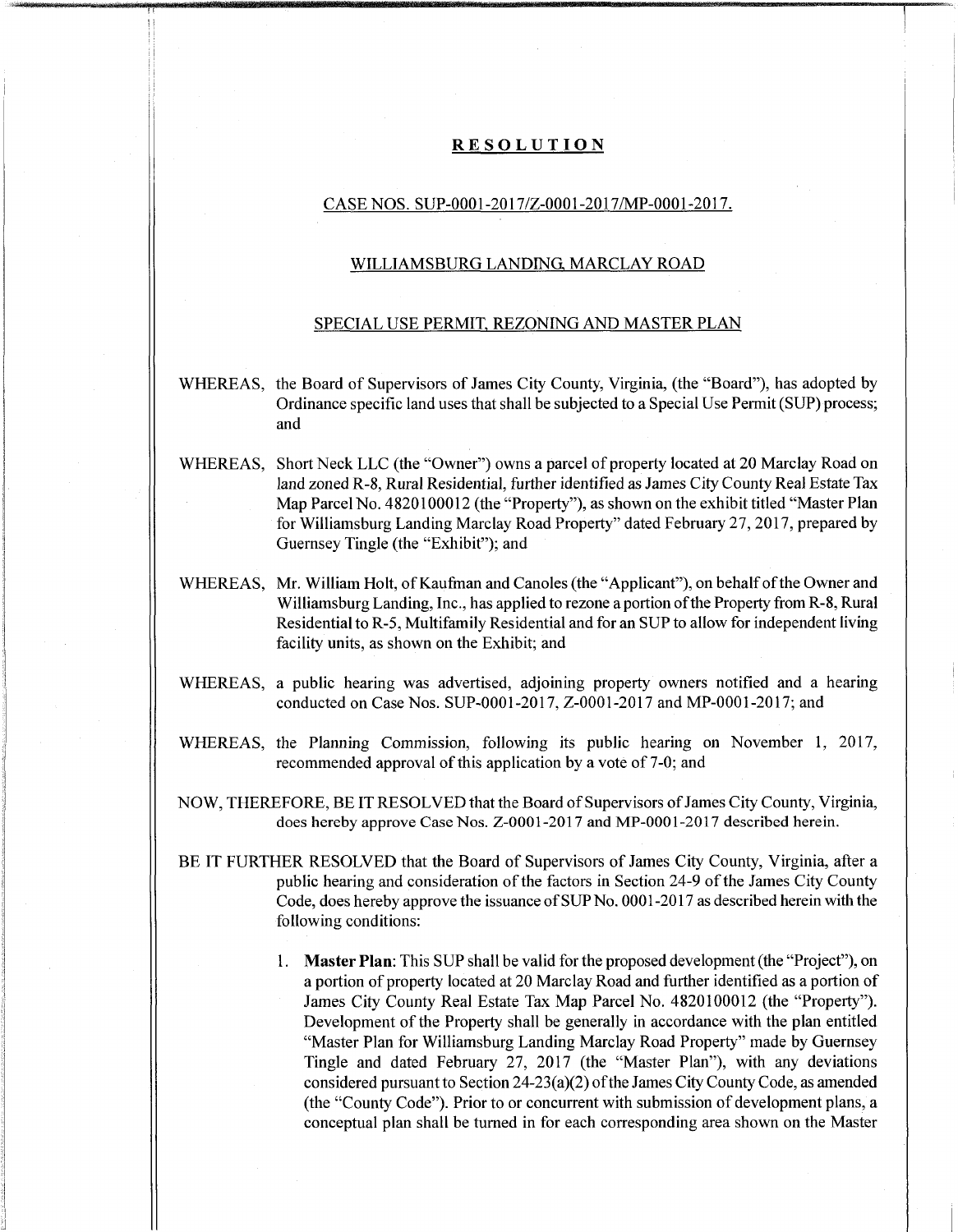Plan. The Director of Planning shall approve said conceptual plan(s), which shall, at minimum, describe the dwelling unit land types and identify road locations, recreation areas and improvements, trails or pedestrian paths, common and natural open space, buffers and proposed clearing limits.

- 2. **VDOA Condition:** Evidence of a determination of "NO hazard" from the Federal Aviation Administration (FAA) shall be submitted to the Director of Planning prior to any final site plan approval for any structure on the Property.
- 3. **VDOA Condition:** No structure or vegetation growth shall penetrate any surface regulated by 14 CFR Part 77, as amended, or violate any other Federal Aviation Regulation. Documentation verifying compliance with this condition shall be submitted to the Director ofPlanning prior to any final site plan approval for any structure on the Property. The owner shall be responsible for monitoring and maintaining all vegetation on the Property in compliance with this standard.
- 4. **VDOA Condition:** As long asthere is an operating airport adjacentto the Property, the owner shall include a disclosure of the Property's proximity to an airport and the possibility of associated noise (i) in its Continuing Care Retirement Community (CCRC) Disclosure Statement required by law to be filed with the Commonwealth of Virginia and provided to, and receipt acknowledged by, each prospective resident prior to that resident's becoming a resident of a residential structure at the Property, or (ii) in the event a CCRC Disclosure Statement is not provided to such prospective resident or the required disclosure is not by law or other reason included in the CCRC Disclosure Statement provided to a prospective resident, in a separate disclosure document to such prospective resident that shall include a resident acknowledgement ofreceipt. Resident acknowledgements of receipt shall be kept on file by, or on behalf of the owner. The owner shall submit a copy of the disclosure to the Director of Planning for review and approval prior to final site plan approval for any structure on the Property.
- 5. **Architectural Elevations/Design:** The Property shall be developed substantially in accordance with the Williamsburg Landing - Marclay Road Property Architectural Guidelines" dated February 27, 2017 (the "Architectural Guidelines"). The colors, design, building materials and architecture ("Elevations") for any structure constructed on the Property shall be consistent, as determined by the Director ofPlanning, with the Architectural Guidelines and with the building materials, scale and colors of the existing Williamsburg Landing development. If the Director of Planning finds the Elevations inconsistent with the Architectural Guidelines and/or the existing development, the owner may appeal the decision of the Director of Planning to the Development Review Committee which shall forward a recommendation to the Planning Commission.
- 6. **Archaeological:** A Phase I Archaeological Study for the Property shall be submitted to the Director of Planning for his review and approval prior to site plan preliminary approval. A treatment plan shall be submitted and approved by the Director ofPlanning for all sites in the Phase <sup>1</sup> study that are recommended for a Phase II evaluation and/or identified as being eligible for inclusion on the National Register of Historic Places. If a Phase II study is undertaken, such a study shall be approved by the Director ofPlanning and a treatment plan for said sites shall be submitted to, and approved by, the Director of Planning for sites that are determined to be eligible for inclusion on the National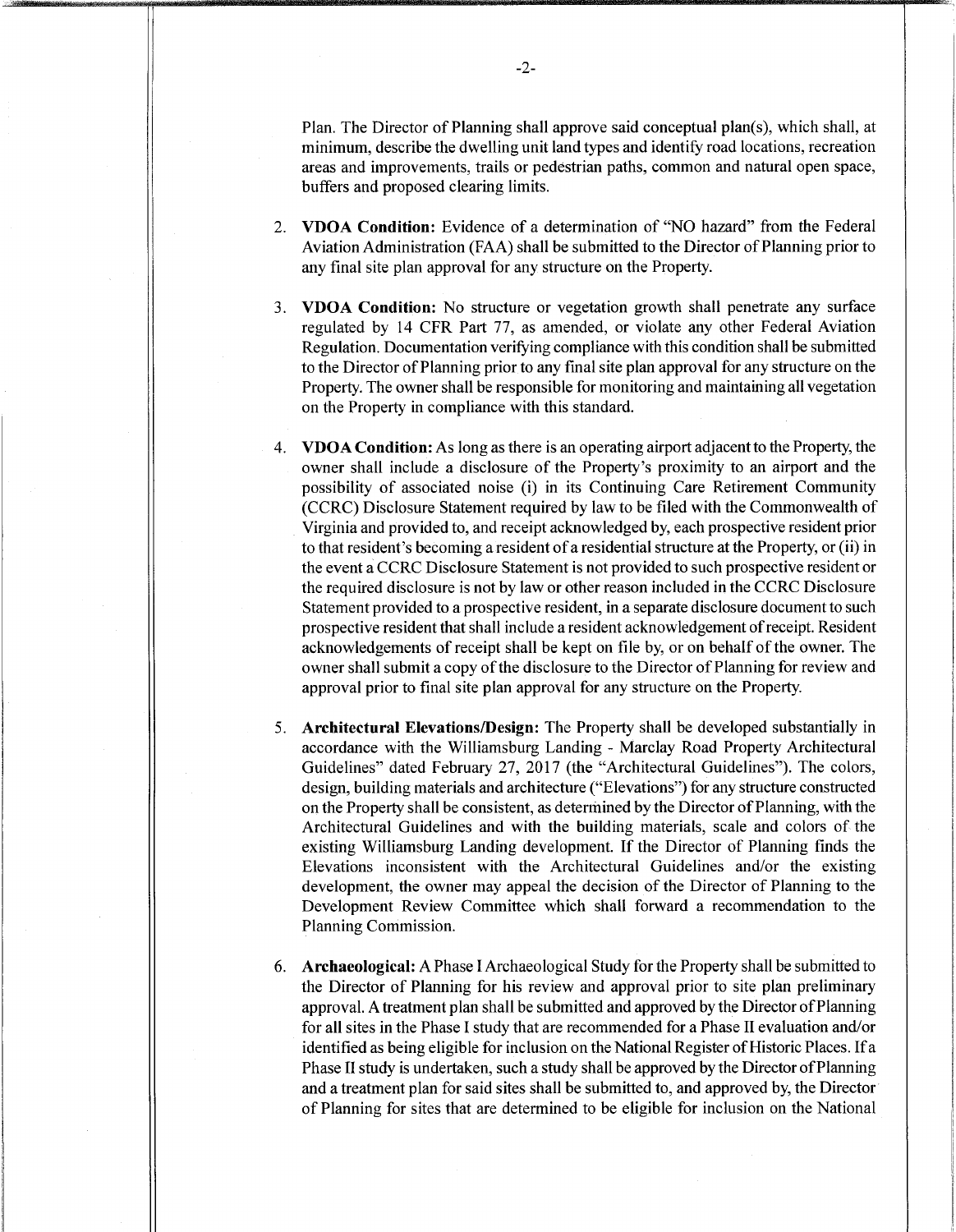Register of Historic Places and/or those sites that require a Phase III study. If in the Phase III study, a site is determined eligible for nomination to the National Register of Historic Places and said site is to be preserved in place, the treatment plan shall include nomination of the site to the National Register of Historic Places. If a Phase III study is undertaken for said sites, such studies shall be approved by the Director of Planning prior to preliminary approval within the study areas. All Phase I, Phase II and Phase III studies shall meet the Virginia Department of Historic Resources' Guidelines for Preparing Archaeological Resource Management Reports and the Secretary of the Interior's Standards and Guidelines for Archaeological Documentation, as applicable, and shall be conducted under the supervision of a qualified archaeologist who meets the qualifications set forth in the Secretary of the Interior's Professional Qualification Standards. All approved treatment plans shall be incorporated into the plan of development for the site and the clearing, grading or construction activities thereon.

- 7. **Signage:** With the exception ofone 24-square-foot sign at the service entrance location and one 24-square-foot sign at the location of the emergency vehicle entrance, no signage for the Project shall be permitted along the Property's frontage on Marclay Road.
- 8. **Ingress and Egress:** No public entrances to the Property shall be permitted along Marclay Road other than one service and one emergency vehicle entrance.
- 9. **Water Conservation Standards:** The owner shall be responsible for developing and enforcing water conservation standards applicable to the Property, which standards shall be submitted to and approved by the James City Service Authority (the "JCSA") in accordance with the Water Conservation Guidelines adopted by the Board of Supervisors on November 27,2007. The standards shall address but not be limited to, such water conservation measures as limitations on the use of irrigation systems and irrigation wells, the use of approved landscaping materials including the use of drought resistant native and other low water use landscaping materials and warm season turf where appropriate, and the use of water conserving fixtures and appliances all to promote water conservation and to eliminate the use of public water resources. The standards shall be submitted to and reviewed by the JCSA General Manager for general consistency with this condition and shall be approved by the JCSA prior to final development plan approval.
- 10. **JCSA Infrastructure Upgrade:** Prior to site plan approval, an analysis ofthe existing gravity mains, pump stations and force mains impacted by the Project must show there is adequate capacity to accept the flow based on the Regional Design Guidelines, or what upgrades are required to provide adequate capacity. The analysis shall be approved by the JCSA General Manager and the Director of Planning prior to site plan approval and any upgrades required by the analysis shall be shown on the plan and completed prior to issuance of a Certificate of Occupancy for any unit that would exceed the current pump station's capacity.
- 11. **Streetscapes:** Streetscape improvements shall be installed along all streets in accordance with the Streetscape Guidelines Policy. The streetscape improvements shall be shown on the plan of development and approved by the Director of Planning or his designee prior to final site plan approval.